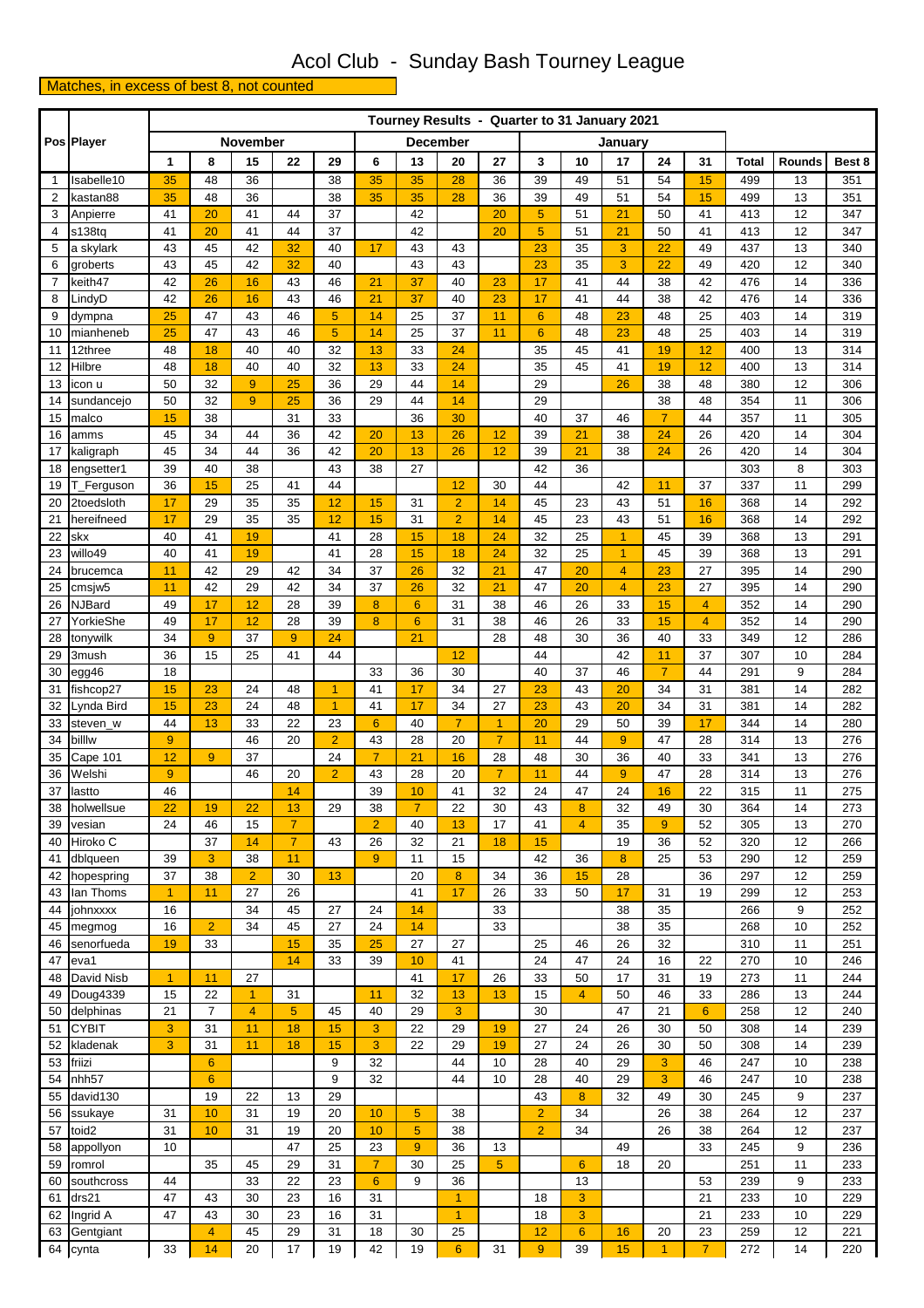| 65  | Varadi         | 33             | 14             | 20                   | 17              | 19                      | 42 | 19              | 6                | 31             | $9\,$            | 39             | 15             | $\overline{1}$ | $\overline{7}$ | 272 | 14                      | 220 |
|-----|----------------|----------------|----------------|----------------------|-----------------|-------------------------|----|-----------------|------------------|----------------|------------------|----------------|----------------|----------------|----------------|-----|-------------------------|-----|
| 66  | mach202        | 26             | 21             |                      | 38              | 3                       | 1  |                 | 35               | 15             | $\overline{7}$   | 52             | 5              |                | 24             | 227 | 11                      | 218 |
| 67  | ace37          | 23             | 30             | $\overline{7}$       |                 | $\overline{21}$         | 34 | 23              | 23               | 8              | $\overline{21}$  | 19             | 10             | 36             | $\overline{2}$ | 257 | 13                      | 211 |
| 68  | crc1111        | 19             | 33             |                      | 15              | 35                      | 25 |                 | 27               |                | 25               |                |                | 32             |                | 211 | 8                       | 211 |
|     |                |                | 13             | 13                   | 24              | 10                      | 40 | 3               |                  | 6              |                  | 27             | 19             | 41             | 34             | 244 | 13                      |     |
| 69  | zargul         | 13             |                |                      |                 |                         |    |                 |                  |                | $\mathbf{1}$     |                |                |                |                |     |                         | 211 |
| 70  | alimonty       | 24             | 46             | 17                   |                 |                         |    | $\overline{1}$  |                  |                | 14               | 18             | 31             | 27             | 29             | 207 | 9                       | 206 |
| 71  | bialk2         |                | $\overline{1}$ | 18                   | $\overline{2}$  | $\overline{4}$          | 30 | 16              | 42               | 37             | 3                | 9              | 48             | 6              | 5              | 221 | 13                      | 206 |
| 72  | daphnebw       | 21             | 7              | $\overline{4}$       | 5               | 45                      |    | 29              | 3                |                | 30               |                | 47             | 21             | 6              | 218 | 11                      | 206 |
| 73  | Valash         |                | $\overline{1}$ | 18                   | $\overline{2}$  | $\overline{\mathbf{4}}$ | 30 | 16              | 42               | 37             | 3                | 9              | 48             | 6              | $\sqrt{5}$     | 221 | 13                      | 206 |
| 74  | bosscat        | 12             | 25             | 32                   | 16              | 11                      | 19 | 40              | 11               | 29             |                  | 14             | 27             | 8              | 8              | 252 | 13                      | 202 |
| 75  | ianp1970       |                | 25             | 32                   | 16              | 11                      | 19 | 40              | 11               | 29             | $\overline{1}$   | 14             | 27             | 8              | 8              | 241 | 13                      | 202 |
| 76  | bonniken       | 10             | 13             | 3                    | 24              | 25                      | 23 | 34              | $5\phantom{1}$   |                | $\boldsymbol{8}$ | 11             | 52             | 9              | 17             | 234 | 13                      | 199 |
| 77  | GeoDoar        | 31             | 8              | 26                   | 39              | 18                      | 27 | $\overline{4}$  | $\boldsymbol{9}$ |                | 10               | $\overline{5}$ | 34             | 14             | 3              | 228 | 13                      | 199 |
| 78  | almajoan       | 32             | 40             |                      | 33              | 29                      |    |                 |                  | 5              |                  | 16             |                | 43             |                | 198 | $\overline{7}$          | 198 |
|     |                |                |                |                      |                 |                         |    |                 |                  |                |                  |                |                |                |                |     |                         |     |
| 79  | Carole66       | $\overline{4}$ | $\overline{2}$ | 3                    | 12              | 30                      | 26 | 24              | 39               | $\overline{1}$ | 37               | 23             | $\overline{2}$ | $\overline{2}$ | $\overline{1}$ | 206 | 14                      | 195 |
| 80  | DukeofShef     | 6              | 3              |                      | 11              |                         | 4  | 11              |                  |                | 31               | $\mathbf{1}$   | 40             | 42             | 45             | 194 | 10                      | 190 |
| 81  | beth765        | $\overline{2}$ | 28             | 23                   | $\overline{4}$  |                         | 16 | 18              | 19               | $\overline{4}$ | 13               |                |                | 17             | 51             | 195 | 11                      | 185 |
| 82  | jandyliz       | 26             |                |                      | 38              | 3                       | 1  |                 | 35               | 15             | $\overline{7}$   | 52             | 5              |                |                | 182 | 9                       | 181 |
| 83  | lenkic2        | 5              | $\sqrt{5}$     | $6\phantom{1}6$      | 21              | $\overline{22}$         | 44 | $\overline{2}$  | 4                | 22             | $\overline{4}$   | 17             | $\overline{7}$ | 29             | 18             | 206 | 14                      | 180 |
| 84  | meg43          | 5              | $\sqrt{5}$     | $6\phantom{1}6$      | 21              | 22                      | 44 | $\overline{2}$  | 4                | 22             | 4                | 17             | $\overline{7}$ | 29             | 18             | 206 | 14                      | 180 |
| 85  | 7pat           |                | 36             | 15                   |                 |                         |    | $\overline{7}$  | 22               | 6              | 41               |                | 39             |                |                | 166 | $\overline{7}$          | 166 |
| 86  | maidmarion     |                | 13             |                      |                 |                         |    |                 | 16               | 9              | 17               | 13             | 46             | 52             |                | 166 | $\overline{7}$          | 166 |
|     |                |                |                |                      |                 |                         |    |                 |                  |                |                  |                |                |                |                |     |                         |     |
| 87  | diap16         |                | 44             |                      |                 |                         |    | $\mathbf{1}$    |                  |                | 14               | 18             | 31             | 27             | 29             | 164 | $\overline{7}$          | 164 |
| 88  | mdel1          |                |                |                      |                 | 18                      | 37 | 12              |                  |                | 19               | 28             | 30             | 18             |                | 162 | $\overline{7}$          | 162 |
| 89  | raybass        |                |                |                      |                 | 18                      | 37 | 12              |                  |                | 19               | 28             | 30             | 18             |                | 162 | $\overline{7}$          | 162 |
| 90  | js138          |                |                |                      |                 |                         | 2  |                 | 23               | 34             | 17               | 33             | 28             | 10             | 14             | 161 | 8                       | 161 |
| 91  | Usula          | $\overline{2}$ | 28             | 23                   | $\overline{4}$  |                         |    |                 | 19               | $\overline{4}$ | 13               |                |                | 17             | 51             | 161 | 9                       | 159 |
| 92  | jack_7         | 31             | $\overline{4}$ | 26                   |                 | 18                      | 18 | $\overline{4}$  |                  |                | 12               | $\sqrt{5}$     | 16             | 14             | 23             | 171 | 11                      | 158 |
| 93  | juliab46       | 22             |                |                      | 12              |                         |    |                 |                  |                | 26               | 46             |                | 41             | 2              | 149 | 6                       | 149 |
| 94  | de Cyp         |                |                |                      |                 |                         |    |                 |                  |                |                  | 42             | 12             | 44             | 47             | 145 | 4                       | 145 |
| 95  | SueMcGough     |                |                |                      |                 |                         |    |                 |                  |                |                  | 42             | 12             | 44             | 47             | 145 | 4                       | 145 |
|     |                |                |                |                      |                 |                         |    |                 |                  |                |                  |                |                |                |                |     |                         |     |
| 96  | wooler         |                |                | 10                   |                 |                         |    |                 |                  |                |                  | 33             | 49             | 46             |                | 138 | 4                       | 138 |
| 97  | a4ant          |                |                |                      | 34              | 26                      |    |                 |                  |                |                  |                | 11             | 53             | 10             | 134 | 5                       | 134 |
| 98  | SimonR2        |                |                |                      | 34              | 26                      |    |                 |                  |                |                  |                | 11             | 53             | 10             | 134 | 5                       | 134 |
| 99  | suemcgarry     |                |                | 17                   | 6               |                         | 16 | 23              |                  | 9              | 37               | 23             | $\overline{2}$ | $\overline{c}$ | $\overline{1}$ | 136 | 10                      | 133 |
| 100 | James LY       |                | 8              |                      | 39              |                         | 27 |                 | 9                |                | 10               |                | 34             |                | 3              | 130 | $\overline{7}$          | 130 |
| 101 | davidtrace     |                |                |                      |                 |                         |    |                 |                  |                |                  |                | 40             | 42             | 45             | 127 | 3                       | 127 |
| 102 | Alfie2011D     |                |                | 8                    | 37              |                         |    | 38              |                  |                |                  | 31             |                |                | 9              | 123 | 5                       | 123 |
| 103 | YuliaB         |                |                | 8                    | $\overline{37}$ |                         |    | $\overline{38}$ |                  |                |                  | 31             |                |                | 9              | 123 | 5                       | 123 |
|     |                |                |                |                      |                 |                         |    |                 |                  |                |                  |                |                |                |                |     |                         |     |
| 104 | JaneM055       |                | 30             | 14                   | 6               |                         | 5  | 8               |                  | 16             |                  | 10             | 13             | 5              | 21             | 128 | 10                      | 118 |
| 105 | nekthen        | 46             | 21             | 10                   |                 | 6                       | 33 |                 |                  | $\overline{2}$ |                  |                |                |                |                | 118 | 6                       | 118 |
| 106 | pmcavoy        | 37             |                | $\overline{a}$       |                 |                         | 4  | 20              |                  |                |                  | 15             |                |                | 36             | 114 | 6                       | 114 |
| 107 | mortimus       |                |                |                      |                 | 21                      | 34 |                 |                  | 8              | 21               | 19             | 10             |                |                | 113 | 6                       | 113 |
| 108 | pes 6          |                |                |                      |                 |                         |    |                 |                  |                | 20               | 29             |                | 39             | 24             | 112 | 4                       | 112 |
| 109 | echo200        | 27             |                |                      |                 |                         |    |                 |                  |                |                  |                |                | 28             | 54             | 109 | 3                       | 109 |
| 110 | crocuss        |                |                |                      |                 |                         |    |                 |                  | 35             | 34               | 32             |                |                |                | 101 | 3                       | 101 |
| 111 | sallawalla     |                |                |                      |                 |                         |    |                 |                  | 35             | 34               | 32             |                |                |                | 101 | 3                       | 101 |
|     | jacko120       | 28             | 22             |                      | 9               |                         |    |                 |                  | 2              |                  |                |                |                |                | 97  |                         |     |
| 112 |                |                |                | $\blacktriangleleft$ |                 | 6                       |    |                 | 8                |                |                  | 10             |                |                | 11             |     | 9                       | 96  |
| 113 | jammysam1      |                |                |                      |                 |                         |    |                 | 39               |                | 8                | $\overline{7}$ | 18             | 13             | 11             | 96  | 6                       | 96  |
|     | 114 kathy59    | 27             |                |                      |                 |                         | 11 |                 |                  | 18             |                  | 38             |                |                |                | 94  | 4                       | 94  |
| 115 | jenacol        |                |                |                      |                 | 14                      | 5  | 8               |                  |                |                  |                | 22             |                | 43             | 92  | 5                       | 92  |
|     | 116 kiwigal999 |                |                |                      |                 |                         |    | 34              | 5                |                |                  |                | 52             |                |                | 91  | 3                       | 91  |
|     | 117 lizgrant33 |                | 36             | 39                   | 8               |                         |    |                 |                  | 3              |                  |                |                |                |                | 86  | 4                       | 86  |
|     | 118 bgwin67    | 39             |                |                      |                 |                         |    |                 |                  |                |                  | 38             |                | 5              |                | 82  | 3                       | 82  |
| 119 | Shipton666     |                |                |                      |                 |                         |    |                 |                  |                |                  |                |                | 28             | 54             | 82  | $\overline{c}$          | 82  |
| 120 | Marathon5      | 39             |                | $\overline{7}$       | 3               | 30                      |    |                 |                  |                |                  |                |                |                |                | 79  | 4                       | 79  |
|     |                |                |                |                      |                 |                         |    |                 |                  |                |                  |                |                |                |                |     |                         |     |
| 121 | Shintaro       |                |                |                      | 30              | 13                      |    |                 |                  |                | 36               |                |                |                |                | 79  | 3                       | 79  |
| 122 | ericlam        |                |                |                      | 47              |                         |    |                 |                  |                |                  | 27             |                |                |                | 74  | $\overline{\mathbf{c}}$ | 74  |
| 123 | alicebea       | 32             |                |                      | 33              |                         |    |                 |                  |                |                  |                |                |                |                | 65  | 2                       | 65  |
| 124 | whu4ever       |                |                |                      |                 |                         |    |                 |                  |                |                  |                | 22             |                | 43             | 65  | $\overline{2}$          | 65  |
| 125 | alicewil       | 23             | 35             |                      |                 |                         |    | 3               |                  |                |                  |                |                |                |                | 61  | 3                       | 61  |
| 126 | Andielou07     | 20             | 24             | 5                    |                 | 8                       |    |                 |                  |                |                  |                |                |                |                | 57  | 4                       | 57  |
| 127 | charolte       |                |                |                      |                 |                         |    |                 |                  |                |                  |                |                | 43             | 14             | 57  | 2                       | 57  |
| 128 | MikeP1         |                |                |                      |                 |                         |    | 18              |                  |                | 26               |                |                | 13             |                | 57  | 3                       | 57  |
|     |                |                |                |                      |                 |                         |    |                 |                  |                |                  |                |                | $\overline{4}$ |                |     |                         |     |
| 129 | sand10         |                |                |                      | 10              |                         |    |                 |                  |                |                  | 2              | 6              |                | 35             | 57  | 5                       | 57  |
| 130 | Sandra 1       | 29             |                |                      | 27              |                         |    |                 |                  |                |                  |                |                |                |                | 56  | $\overline{c}$          | 56  |
|     | 131 Wendy_12   | 29             |                |                      | 27              |                         |    |                 |                  |                |                  |                |                |                |                | 56  | $\overline{2}$          | 56  |
| 132 | gbs1           |                | 27             | 28                   |                 |                         |    |                 |                  |                |                  |                |                |                |                | 55  | 2                       | 55  |
| 133 | simps          |                | 27             | 28                   |                 |                         |    |                 |                  |                |                  |                |                |                |                | 55  | $\overline{\mathbf{c}}$ | 55  |
| 134 | jwmo           |                |                |                      |                 |                         |    |                 |                  |                |                  |                |                | 52             |                | 52  | $\mathbf{1}$            | 52  |
|     | 135 dellla88   | 34             |                |                      |                 |                         |    |                 | 7                |                |                  |                |                | $10$           |                | 51  | 3                       | 51  |